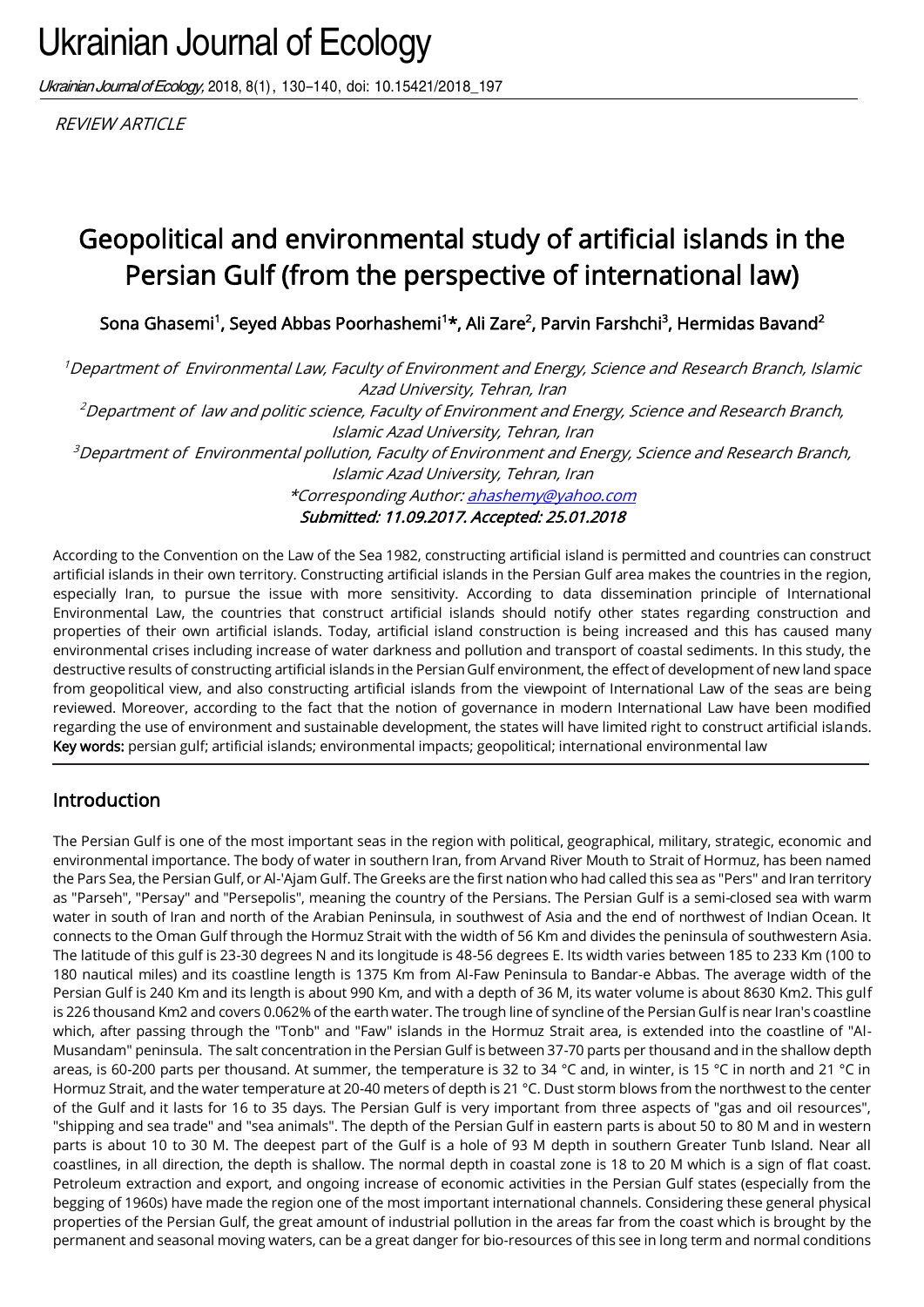(Hopkins, 2009). Many centuries ago, the French famous theorist, James Boudwin, had written that foreign policy of a state is defined by its geographical situation (Fowler, 1993). The Persian Gulf's special geographical situation has formed foreign policy of many states in the region and outside of it, and undoubtedly, the states of this region would have had another destiny if they had located in another region. The Persian Gulf has been always at the peak of important regions in the world and has been considered by the foreign and regional powers. This region is a homogenous environment covering nations which are different from some cultural aspects but have the same political, strategic and economic concerns (Mojtahed zadeh, 2001). It is said that the Persian Gulf with the area of 500000 Km2, geographically is known as an inland sea (gulf). It can be said that although this gulf is located at the edge of Iranian plateau and Arabian Peninsula, it is a central region for states in this peninsula and is a root of geopolitical evolutions of the region. Various opinions have been raised regarding the reason of its special situation. For long times, the commercial importance and the existence of India as an eastern basis of one of the great emperors of the world (Britannia) are considered to be the reason. After World War II and independence of India in 1948, the theory of keeping the Persian Gulf as a gate of India lost its importance totally (Vosoughi, 2005). In twenty century, many researchers considered the oil as the reason for the Persian Gulf superiority. By creation of Israel state, new Islamic-Arabic disputes are raised against Israel and the combination of these issues adds to the previous reasons new aspects of the Persian Gulf importance. Referring to the special importance of the Persian Gulf, Brzezinski, the security advisor to Jimmy Carter, described it as a trembling string bow which is drawn to the end and is ready to shoot a fatal arrow into the world, and not only the region itself but the centers around it can also be instigated at any time and stimulate the two great powers (Glassner, 1980). If the Persian Gulf is being reviewed from this perspective, it will be have a universal importance on which the world security is depended. On the other hand, the Persian Gulf has a great importance for the states around it. In addition to the existing energy resources of the sea floor, the military control of the region and its numerous islands can have a great role in providing the security of its coastal states. As an instance, Hormuz, Hengam, Qeshm, Lark, Greater Tunb and Abu Musa islands are of the very important islands for Iran and Iran has always benefited from their strategic value. Although it has been for years that some pipelines have been built in Arabia to transport oil, the dependence of coastal states on the Persian Gulf is an evident issue.

As to the research methodology, the study tries to answer the question that what are the geopolitical-environmental effects of artificial islands in the Persian Gulf? The study hypothesis says: it seems that constructing artificial islands will have geopolitical and environmental and as a result legal effects, the effects that, though not compatible with the status of the Persian Gulf environment, are in line with the geopolitics of the constructing states and help the development of their vital space. Of course, these effects will have special legal consequences as well. The main method of this study is analytical-descriptive and is based on libraries studies. Thus, library resources such as legal books were first gathered and then national and foreign articles on this issue were collected. After that, the resources were reviewed and the required data were extracted using slip writing method. Gathering and compiling of data, their analysis and conclusion are also the method of this study.

#### Theoretical Framework of the Study

Discovery, extraction and export of oil have changed the previously poor desert regions in the Arabian Peninsula to rich sheikhdoms with the highest per capita income in the world. With such wealth, the subsistence economy of the Arab Peninsula has changed into a profitable oil-based and tourist-based economy, and the oil incomes provide financial support for new projects on the health, education and other social grounds. Oil flourishing, economic development and increase of living standards had many consequences. Extensive population changes, fast urbanization, growth of land and sea constructions, increase of various pollutions, water scarcity, and wasteful and unbalanced use of natural resources are of these consequences (Dolatyar, 2000). The notion of territoriality is one of the important issues of political geography and reflects attempt of various states and groups to exercise their exclusive control and power over a defined space and location with political-economic, commercial, tourist and military motives. Mirhydar believes that the process of territorializing coastal states in the Persian Gulf formally, legally and based on the codification of related laws goes back to the years after holding the first conference on the law of the sea (1930). He considers territoriality as a sign of human tendency and effort to control and exert power over a place and also as a targeted effort (Mirhydar, 2007). In the world and in the Persian Gulf region, artificial islands have been located near small and big cities in order to have access to more space for social, political, and economic goals. These constructions in many states have been considered as platforms for developing such infrastructures as airport, harbor, highway.... They have been also used in reconstructing native areas and establishing new tourist and residential places. Shorelines have been always interesting and attractive places for commercial, industrial and residential activities. Moreover, water-related activities such as sea transportation, fishing, agriculture and coastal tourism have increased the demands for expanding spaces in coastal cities and states. According to Nicholas Wassmall, population density in these areas is three times more than world average population and immigration from rural areas to cities has worsened this issue. These conditions have posed some challenges. In the states of coastal cities, which almost have occupied most of the accessible territory, the circle of human and economy creates high demands for land. Moreover, political and geographical considerations added to these demands create many problems. For this reason, in some cases, cities are expanded by constructing new territory in the sea. Osaka, Singapore and cities of the United Arab Emirate can be mentioned as an instance.

It should be mentioned that most new islands in Asia are artificial and have been used for construction of airport and harbor. However, such islands as Palm Islands in the United Arab Emirates, in addition to the mentioned goals, are used for tourism and commercial activities, too. Artificial islands have also been constructed for environmental revival and refuge, such as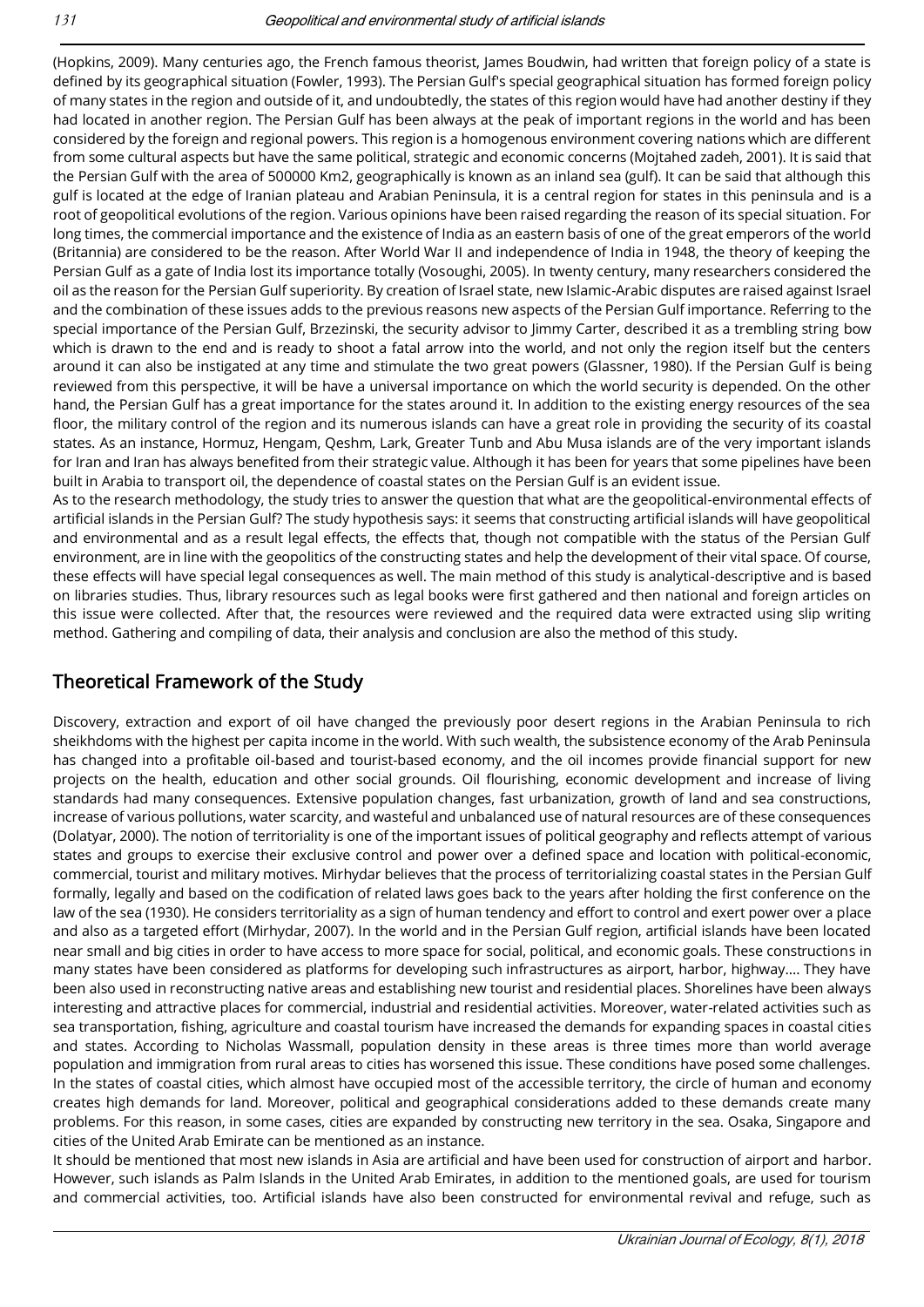Senobar and Hart Miller islands. Almost, among all registered cases, more than 80 percent of islands are in North America (Canada and America) and Asia (mostly in Japan, Singapore, China and United Arab Emirates) (Rabionet, 2008).

Generally, the design and construction of artificial islands are mostly by sand or sand materials, normal rocks and coastal concrete engineering structures. The form of island and innovation in choosing the forms are also important and reflect cultural, social or symbolic grounds. The size and location of the islands have local, economic, social, and political effects on their neighboring areas. An area of 100-500 hectares has been established for commercial, transportation and recreational goals (Rabionet, 2008), which show their vital role in the economy of the constructing states. Thus, artificial islands are used for many reasons and are proliferated during last years for solving lack of space issue and economic and political goals. Morphologically, artificial islands are of four categories based on the kind of use and construction goal:

The first category includes artificial islands and constructions which are used for exploitation and discovery of natural resources (such as gas and oil wells, wind, energy generating waves, sea fishing).

The second category relates to islands which are constructed and used for economic activities (such as harbors, tourism and recreational activities, and human habitats).

The third category includes islands used for military purposes and governmental activities (military establishments and installations, land reclamation and prison construction projects).

The fourth category relates to the islands for scientific studies (such as meteorological instruments, observing biodiversity, research platforms, and international organization's efforts) (Tsaltas et al., 2010).

Singapore, Maldives, Okinotorishima and Hong Kong have been constructed to protect the land from natural disasters and also for establishing infrastructures of the state. But, the Persian Gulf artificial islands have been mostly constructed for tourism and economic activities and human habitats with political goals. According to Patrick, artificial islands had been used as a basis for industrial operations, including metal extraction and melting establishments, airport development, oil exploitation and production platform for ventilation structures of coal mine (Poole, 2009). Regarding the background of island construction, Omidi states that in the past, the present Salsa Island in Miami consisted of several small islands which had been combined together during 1782 to 1838 and became a single island. To do this, many hills were flattened and the island was expanded by filling the shallow depth parts and joining the islands together (Omidi, 2007). Today, Dubai and other southern states of the Persian Gulf are also constructing several islands including projects of the Palm islands, the World project, Dubai Seaside Island (Darya Kenar), Al Mouj Muscat, Nejoum Al Emarat, the Pearl Qatar, and Durrat and Amwaj islands in Bahrain. Now, the Palm Jumeirah is completed and becomes habitable and other projects have considerable physical progresses.

#### Reviewing the Legal Aspects of Constructing Artificial Islands

According to the Convention on the Law of the Sea (1982), article 47, the territorial sea of states is 12 nautical miles. After this territory is the contiguous zone which is also 12 nautical miles. Next is the exclusive economic zone. Only coastal states can construct artificial islands in the Persian Gulf and all states around the Gulf should define their boundaries of the continental shelf and the exclusive economic zone. Except for the shipping through the exclusive economic zone and the right of innocent passage through the territorial sea, non-coastal states have no other rights such as discovery, exploitation, cabling, and etc. in the Persian Gulf and, according to article 21 of the Convention which relates to shipping, protection of cables and pipelines, fishery, pollution, scientific research, customs, financial affairs, immigration and health, they should observe the laws and regulations of coastal state. The sovereignty in territorial sea is absolute and uncontested, just like the sovereignty of land (Ziai Bigdeli, 2009). The sea area behind the baseline is called internal waters. Some coastal states of the Persian Gulf have shorelines with direct baseline, which they use to measure their sea territories and as a result, extensive parts of the coastal areas are considered to be internal waters. There is no right for other states in this area. The position or location of artificial islands in various parts of sea territories can have different legal consequences.

Artificial islands and their installations are human made, enclosed by water in all directions, exposed to high tide, and remain in a special geographical position for a defined time, thus, they act as a station with usual operation. Artificial islands have not the right of ownership and cannot have legal conditions of natural islands even when tide occurs, that is, these islands do not have their own sea areas such as territorial sea (12 nautical miles), contiguous zone (12 nautical miles) and exclusive economic zone (200 miles from the shore or sea area). Due to the authorities of the coastal states in the exclusive economic zone which are given to them based on the 1982 Convention, they need to have safety zone of 500 meters (Mirhydar, 2007). The only regulations regarding artificial islands in the Geneva Conference on the Law of the Sea (1958) is paragraph 5 (Vosoughi, 2005) of the Convention on the Continental Shelf which defines that installations used for exploitation and discovery of natural resources of continental shelf and are on continental shelf do not have the status and conditions of an island. They do not have territorial sea and do not have any effect in defining the limits of territorial sea of coastal states. Thus, artificial islands cannot be a shoreline or a baseline in measuring territorial seas. The United Nation Convention on the Law of the Sea (1982) supports paragraph (Glassner, 1980) and this conclusion. Paragraph 11 provides that the installations far from the shore and artificial islands have not been considered as permanent harbor establishments. Paragraph 60 (Rabionet, 2008) and 80 emphasize that artificial islands and installations constructed in an exclusive economic zone or continental shelf do not have territorial sea and their existence does not have any effect in defining the limits of territorial sea, exclusive economic zone, and continental shelf. Although artificial islands have been considered to be constructed in the high seas, this prohibition prevent states from subjecting any part of the high seas to their sovereignty (paragraph 89, 1982 Convention) and from defining any territorial area around artificial islands even in the high seas. As was mentioned before, since the Persian Gulf has no high sea outside the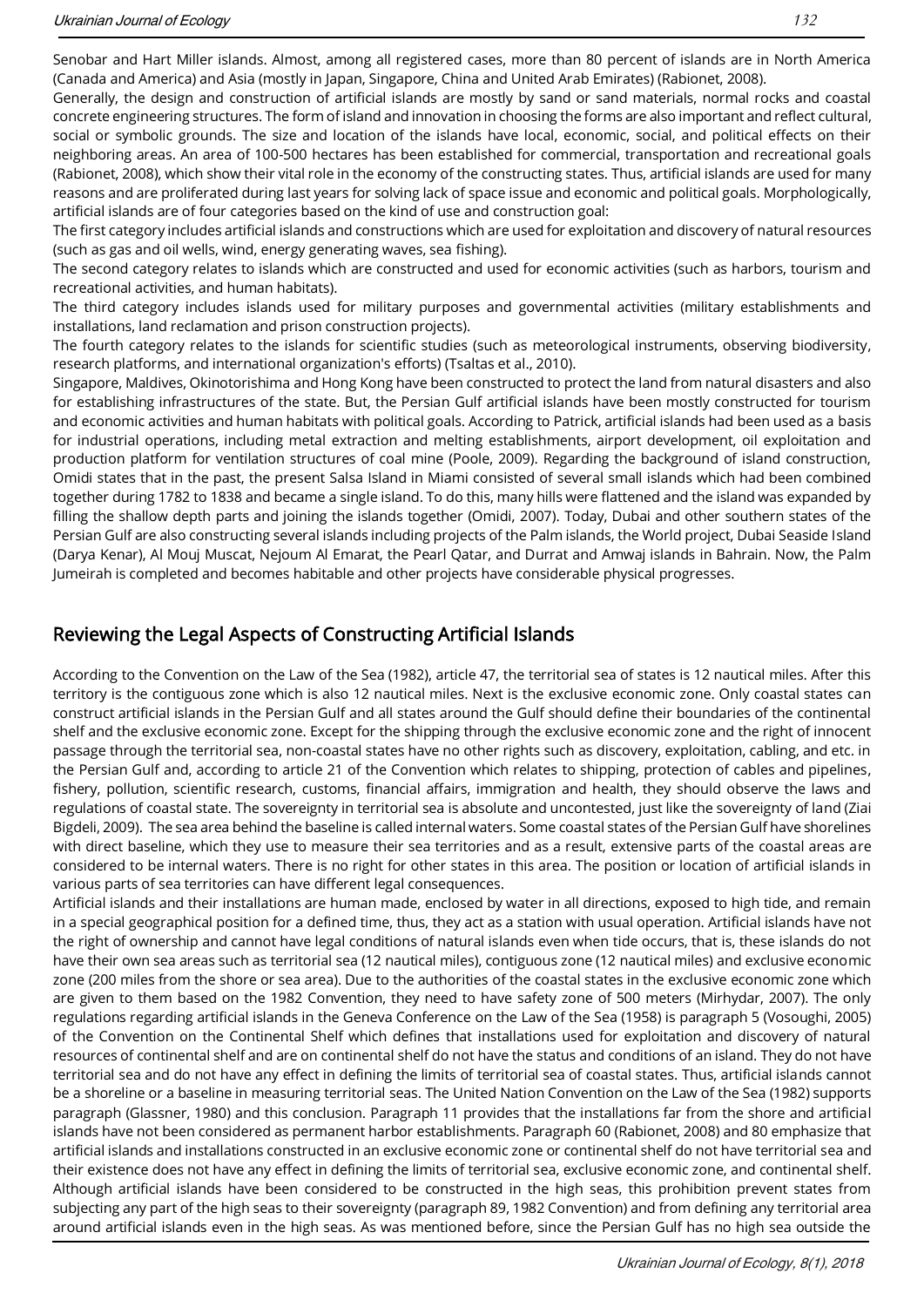exclusive economic zone, this law does not applicable here. Only coastal states are permitted to construct artificial islands, a point which is explicitly stated in paragraph 60 of the Convention (1982). However, regarding high seas, any state can construct artificial islands regardless of national jurisdiction (article 87) (Aghai, 2009).

Thus, according to the United Nations Convention on the Law of the Sea, artificial islands are not considered as harbor establishments (paragraph 11) and, in case they are included in the limits of 200 nautical miles (370 Km), they are subjected to jurisdiction of the nearest coastal states (paragraph 56). Therefore, artificial islands are not considered to be like the islands which have their own territorial sea or exclusive zones (Aghai, 2006).

#### Research Data and Findings

The government of the United Arab Emirates declares that it will construct 325 artificial islands in the Persian Gulf waters during next few years. In January 2002, the then Dubai Emir started to construct artificial islands. This plan, called "the Palm Project", was launched by Mohammed bin Rashid Al Maktoum and includes three artificial islands in the form of palm which are called "Palm Jumeirah", "Palm Jebel Ali" and "Deira Islands". After the completion of these three islands and also the World Island project, the Emirate coasts will be expanded up to 1200 Km. Experts expect the projects to be completed by the years 2010 to 2020. There is also another new project beside the Palm project which has been carrying out: an artificial island that takes the form of the earth map (the World) and itself consists of 300 small islands. This island has 6 Km width and 9 Km length, and the names of its small islands are based on the name of the world countries. The Palm Jumeirah with a main trunk and seventeen branches is expanded through an area of 5×5 Km. The Deira Island itself is about 46 million m2 and is designed in the form of a palm tree with 41 branches. The Deira island can settle about one million people. Dubai has big plans which are carrying out in southern coasts of the Persian Gulf (Moran & Russell, 2008). The World Island is being constructed on an area of the Persian Gulf with 6 Km width and 9 Km length. A vast breakwater and several drowned long rocks which are placed around the island protect the World Island from big waves. Each of the private islands of the crown prince is about 23225 m2 to 83612 m2 and it is estimated that they will be sold at the cost of more than 6085 milliard dollars. The only way of transportation between this island and the main islands is by the sea. Recently, the developer of artificial islands (the Nakheel Properties) has announced constructing new island in Dubai named "Waterfront" project. This vast-area project that forms a big circle beside the second Palm island of Dubai will cover a vast area of the coast. Based on Nakheel Properties' plan, the Dubai coastal project will settle 400000 people.

These planned (and apparently successful and purposeful) projects have encouraged Emirates and other states bordering the Persian Gulf to construct and develop tourism settlements. They are thinking of having a share of the growing and flourishing tourism industry. Dubai Eastern Emirate, Sharjah, has announced that it will construct the artificial archipelago named "Nojoum" by investing 4/9 milliard dollars. Nojoum Archipelago consists of 10 islands and covers about 5/6 million m2 of the northeast coast, that is 15 Km away from the Sharjah center. Ras al-Khaimah Emirate at the far east has planned to construct its own artificial islands. This 500 million dollars Emirate is planning to construct the artificial islands (Soraya or Saraya) with an area of one million m2 (Salahuddin, 2006).

In 2005, Sultan of Oman started to dredge and carry out his projects which were to be completed during 2008 to 2009. The Oman AL Mouj project which costs 805 million dollars, occupies 7/3 Km of the shoreline and the adjacent area. The Al Mouj Muscat also covers 400000 m2 of the reclaimed lands. This island has 850 luxury apartments, 700 magnificent villas, recreational settlements and 250 boats, and thus it will have the capacity to increase and construct luxury hotels and resorts.

The small island state of Bahrain competes hard to have considerable share of the tourism industry. Bahrain also constructed two artificial archipelagos (Amwaj and Durrat islands) (Fowler & Stephen, 2009).

Bahrain Fish Island is a 1/2 milliard dollars archipelago and it was planned to be completed during 2009 to 2011. This archipelago consists of 13 islands with an area of 2 Km2 and needs 27 million m2 gravel and sand. Bahrain Fish Island includes villas, hotels, estates and shopping centers with the capacity of 30 thousand people and two thousand people can visit this place daily.

On the left, Qatar constructed an artificial archipelago at the distance of 350 m from the shores. The Pearl Qatar will be expanded up to 4 Km2 and 30000 people can inhabit there. Its construction costs 2/5 milliard dollars. The island includes widespread recreational areas, luxury hotels, retailers and dwelling places for the upper class. As a case study, each of these projects of artificial islands will have revealing and enlightening role in understanding the environmental impacts of artificial island construction on the sea.

#### Environmental Impacts of Artificial Island Construction on the Persian Gulf

With the help of oil revenues, the Arab states, especially the United Arab Emirates, have constructed challenging engineering masterpieces including the world tallest buildings and towers, the world most expensive inhabited islands as well as the world biggest airport. But these developed and exciting evolutions have cost a lot for environmental and water resources of these desert countries. Dubai has the biggest shopping malls with the biggest cloth stores, numerous hotels, cinemas and restaurants. Burj Al Arab which is the world second tall tower has been constructed on one of its artificial islands. Another Dubai important project is Atlantis Hotel which is located 20 m under the Persian Gulf and consists of 220 suites. It attracts large population which can have great impacts. These islands have been expanded in the sea using three pillars to be secured from external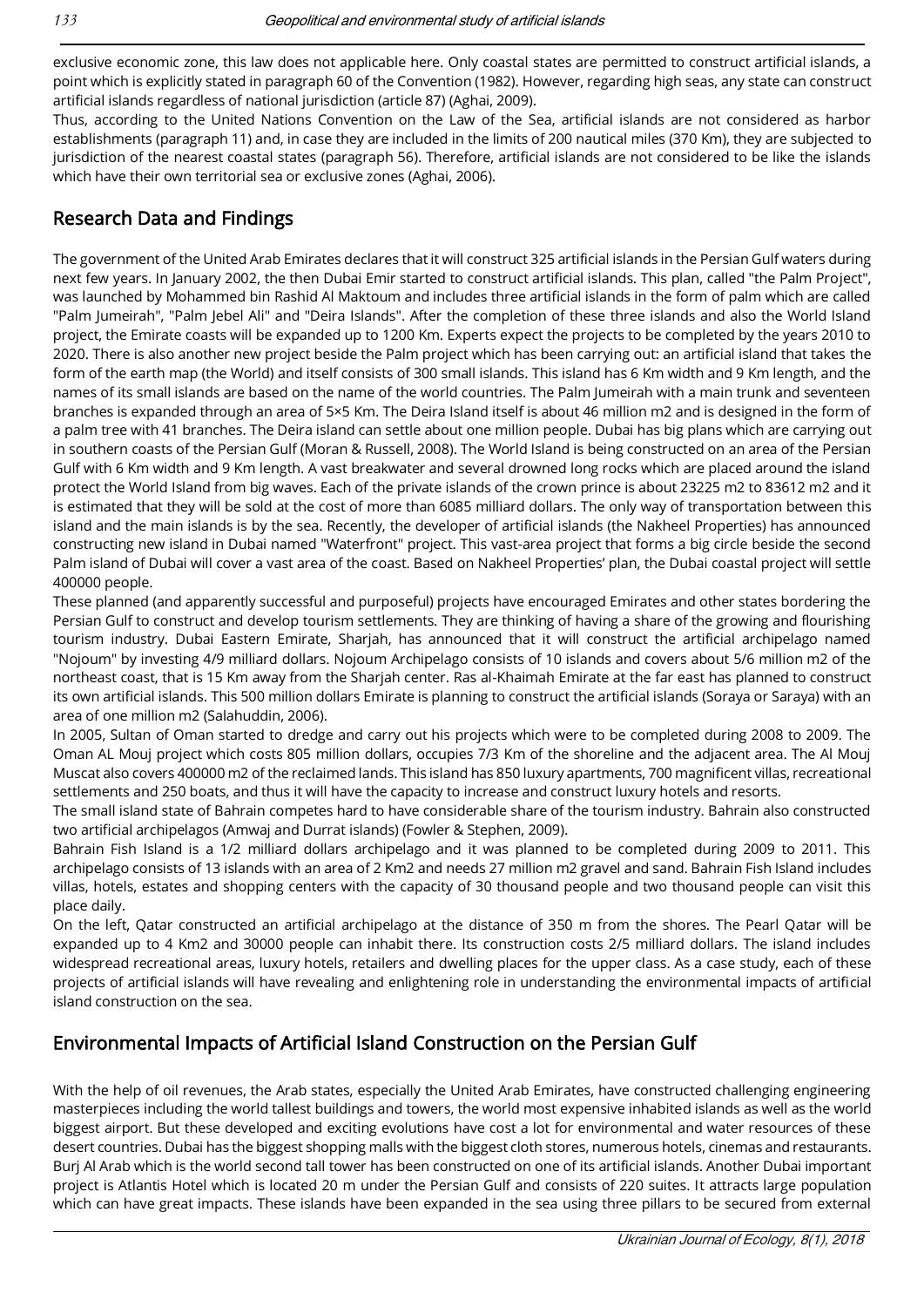powers like wind. Since underwater projects are carrying out under the sea, they have to do with the life of people, environment, sea animals and things and sea currents which raises some concerns. In the United Arab Emirates, due to the mass constructions, the amount of greenhouse gases has increased intensively. The sea level has risen and it is expected that the artificial islands will go underwater up to next 50 years. Thus, due to these construction projects, the Arab states of the Persian Gulf, especially Emirates, face many environmental problems in the sea (McCreery & Khurshid, 2009). Based on a research project by the World Environmental and Water Resources Congress, Arab artificial islands have been constructed without any environmental studies and considerations and thus, the Persian Gulf environment is in danger. The islands and residents of the region are also facing natural disasters like earthquake, tsunami and tropical storms. These islands are being threatened by earthquake because of their flowing, weak and non-gradient nature. The earthquake from Iran's coast can terribly damage the structure of the islands. The 1945 tsunami of Makran earthquake had impacted on the entire Persian Gulf region. If such tsunami occurs again, artificial islands will encounter the resulting flood water (Kumar, 2009). Since the constructions in Arab states impacts on the residents and the surrounding countries, they should observe environmental laws. Global warming, evacuation of pollutants and the resulting natural dangers, etc. are environmental problems which should be solved in order to prevent other forthcoming dangerous impacts.

As to the biodiversity of the Persian Gulf, at present, there are numerous biological species in the region. There are more than 50 kinds of fishes, 15 kinds of shrimps, and 5 rare kinds of turtles. Experts have warned regarding the destruction of unique coral coast in Dubai. Turtles' habitat is the first place to be destroyed. The water quality of the Persian Gulf has been also under the impact of these constructions. Iran asks for the conformity of artificial island construction in the Persian Gulf with the international environmental standards and regards construction of artificial islands as opposed to the 1958 and 1982 conventions on the sea. Moreover, erosion of Dubai coast has raised some concerns. More than 50 percent of the 66 Km Dubai shoreline is being eroded. Engineering megaprojects, including constructing artificial islands, have had unpleasant impacts on the environment. The Persian Gulf artificial islands have endangered the sea life, destroyed coral reefs, added to the darkness and pollution of the sea water and buried the wild life (Butler, 2005).

The projects of World and Palm artificial islands have created vast and attractive view in Dubai. Important changes have inflicted deep wounds on the environment from the sea level to the downward. Because of excavation and re-deposition of sands and gravels, the limpid waters of the Persian Gulf are covered by the sludge, which causes the sea to be too dark. The constructions also endanger marine inhabitants and habitats, shells of the seabed and fish species. The shells of the seabed are covered by 2 inches of sediments. While the coasts are being severely eroded by the sea currents, Dubai is thinking about standardizing the sea environment, and since it has endangered the native species, it has imported new foreign and destructive species into the Persian Gulf. Coral reefs and Avicenna marina or mangrove forests have different functions at different levels. These environmental elements provide united services including providing food and shelter for a wide range of marine species, protecting coastal areas from storm, preventing coastal erosion, protecting commercial fishing and recreational activities such as diving and sport fishing. Due to the construction of artificial islands, these functions have been disrupted to a great extent. During last 50 years, coral reefs have been destroyed and the artificial islands projects have intensified this process. The environmental experts believes that, unlike the opinions and reports of the company constructing the Palm Island, due to the extensive excavations, the amount of the resulting sludge is so that creatures and rocks had been little by little buried under the sediments. Due to the presence of excavators and their dangerous equipments, and also decrease in water clarity, three other places (Jumeirah artificial rock and Mallati dhow and barge) have become insecure and unsuitable for diving (Salahuddin, 2006).

Review of the construction plans of Martin Meydist company shows that Jumeirah Palm Island has impacted on the transport of coastal sediments and other environmental physical processes and has disrupted natural processes at different levels. Water transportation, especially waves along the coast, deviate the process of washing sand and mud and this can lead to considerable changes in the local oceanography. Also, the employees at the Martin Company predicted that the increased salinity and darkness of water near the construction zone would be intensified. Now, these estimations have come true and the artificial islands have had the mentioned unpleasant results (United Nations University, 2005).

Although Jumeirah Palm Island attracts tourists and produces economic income, this income is at the expense of destroying some part of Dubai natural coasts. Jumeirah Island has disrupted transport of coastal sediments and thus the coast has faced sediment loss. Sediment loss can be expected in downstream. Coastal current has to go around the construction which increases speed of the current and as a result the process of coast washing is increased in some regions. In fact, the coasts near Jumeirah Island (especially eastern coasts) suffer from intense loss of gravel and sand. The main contractor of excavation for the Palm Company, in its database, has shown that Wenword Company has evacuated 8 Km of Dubai coasts from west Jumeirah Island. Such widespread evacuation of coast needs more than 3500000 m2 of sands and will expand the coast about 30 meters. WenWord Company has used 450 million tons of stones to construct three breakwaters and has expanded them to prevent fast erosion in future. WenWord says that the coasts need periodic protection in future. In its database, it had already shown a map of Dubai Emirate which is related to the affected region. Instead of artificial island, the company deliberately blames the nature and explains the impacts of the Palm (artificial islands) in such a way that shows them as secondary reasons comparing to the natural losses. Dubai coasts have been always ready to be eroded by the rough and roaring waters and winds, and coastal developing activities and great progresses in Dubai have impacted on the sediments of the coastlines (Salahuddin, 2006).

Dubai coasts are so small that cannot compensate for the loss or lack of gravel and sand. Moreover, they cannot compensate for the loss and waste of sediments and sands which are naturally caused by transport of the coast. For this reason, the Palm Company has to refill the impacted coasts of the Palm Island.

Williams confirms in his studies that the Palm artificial islands have intensely disrupted transport of the sediments along the shores and have deprived Dubai natural shores of the required gravels and sands. He estimates that the destruction of coastal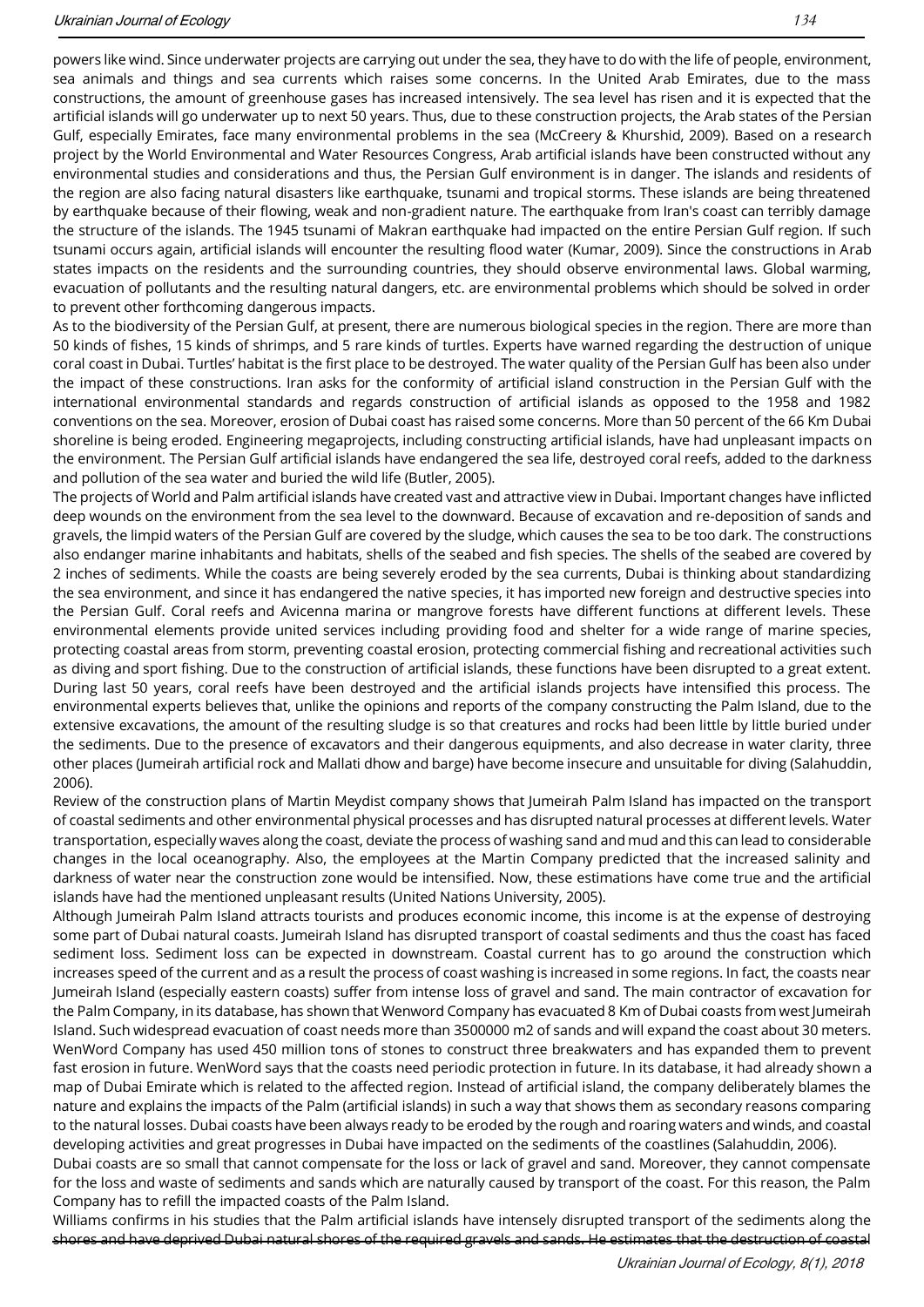sediments by the Palm islands will cause loss of gravels and sands in more than 40 Km of the coast, which is 60 percent of Dubai 65 Km shoreline. It is not only the Dubai coasts that require permanent reconstruction; tides have changed the tree branch of the Palm artificial island. Therefore, the Palm Company has to periodically fill the coasts with gravels and sands or sediments, especially when it tries to have an ideal and controlled status. For stability and periodic nourishing of the coast with gravels and sands, human measures and natural erosion should be balanced. So, permanent use of gravels and sands has caused serious environmental damages in the region.

The affected region by Jumeirah construction will be expanded up to 25 Km2. In fact, only one third of the affected region will be directly under the island (after construction). According to estimations by Dr. Williams, 10 to 15 percent of this region is covered by corals and the artificial Palm Island has destroyed at least 0/83 to 1/25 Km2 of the corals. More or less, one million m2 of the corals have destroyed and converted into some part of the Jumeirah Island's foundation and column. Each of the coral within the range of 25 Km has been destroyed under the pressure of permeation of excavation's sands, transportation and the Island's pressures. The corals have been suffocated under the pressure of constructions. These pressures will destroy 1666667 to 2500000 m2 of other corals. Thus, constructing Jumeirah Island will destroy 7/5 to 11/25 Km2 of the corals, and by now, a widespread area of them has been destroyed. At the end of construction, the dead corals can form a line bigger than the Jumeirah Island itself (that is the rate of coral mortality will be increased).

The Nakheel Properties has recently formed a new group to survive about 1869 fish species. These fishes have been trapped in the dam which was constructed in the Palm islands. The Nakheel Properties needed a dam to construct a tunnel through which the seabed can be seen. They understood that when the dam is closed or discharged and drainage is started, the fishes will be died. Therefore, a group started to work to survive 35 marine species. However, some scientists, like Dr. Williams, believe that this measure was not taken for the buried corals in Jumeirah Island and many of the fishes were died too. (Salahuddin, 2006)

If these figures are compared with estimations of Sultan bin Salim and research and development manager of the Nakheel Properties, the difference is revealed. The Emirates ruler has stated that the islands can be constructed without any environmental destruction. Natural beings and recourses of the region will remain safe. The process of construction project has no connection with various groups of live corals. The results by the expert group of the UN University show that "island construction which has destroyed unknown number of regional sea things, animals and shells within small rocks and coral rocks" has increased the widespread salinity of water and has always changed coastal currents and waves pattern. Therefore, transport patterns have impacted on and changed the neighboring sediments (Salahuddin, 2006). Emad al Hafar, the research and development manager of the Nakheel Properties, claims that the Palm projects artificially link corals to the surrounding area of Jumeirah Island and for this reason, artificial islands reinforce sea natural environment. The construction region of the Palm islands, especially Jumeirah artificial island, is of the most prolific natural ecosystems in the region. This region has 34 coral species and 77 rockfish species, and the corals grow on hard lands. The region is ecologically very important and is located just beside Jebel Ali artificial island, which is a free zone and the biggest artificial excavated harbor in the world. (Riegl, 998)

#### Constructing Artificial Islands from Geopolitical Perspective

In various definitions of national power and its components, the emphasis is on the objective elements of the power like area, position, resources, population, accessibility, and etc. which have been the basic part of those concepts and extensions. The pleasant feeling of power inclines human societies and political units to make it permanent and widespread; an inclination which has been frequently theorized by various concepts and propositions. The vital space approach in the foreign policy of the governments is based on owing land and its resources to become self-sufficient and increase national power. Such approach has an undeniable role in the advent of colonialism and expansion of powers. (Krane, 2005) The approach, called lebensraum (vital space), together with other racial tendencies had substantial role in directing Nazism foreign policy in Germany and its expansionism. It seems that properties of political geography in Emirates and other Arab states of the Persian Gulf and the pragmatic political ideology are the cause of aggressive foreign policy of these states. Lebensraum is a German word meaning vital space and a space for living, a space which is occupied by a nation with an increasing population. This notion is basic in the idea of Friedrich Ratzel (1901), the founder of political geography in German, and in theorizing the government as a living being (animal). According to this viewpoint, government is better to be considered as a natural and biological phenomenon and not a social and mechanical one. The government functions differently by different institutes. Good functions show that all constituting parts of government are healthy. Lebensraum in Ratzel opinion is a land with an organic framework. In the vital space, governments, like human and plant, need to be nourished by expanding lands and resources. On this basis, governments are in permanent competition with each other. (Jones, 1980)

Ratzel considers the biological notion of development as a key concept in geography, especially political geography, according to which border has a variable and dynamic notion. Using biological metaphors and similes, he talks about government as an organism in political and geographical analysis. In his opinion, governments have an organic and grow-able nature and in their growth and development, borders have temporary function. Just as humans live on the earth, the government also links to the natural laws like an organism on the earth. Therefore, development depends on the natural environment because the government is itself an organism.

In the view of organic government, border expansion reflects the health and ability of the government; the governments grow like animals and, in lack of vital space, they become incapable and at last, they will die. Ratzel idea regarding lebensraum (vital space) developed the notion of organic government. Generally, Ratzel introduced land expansion as a way to gain space.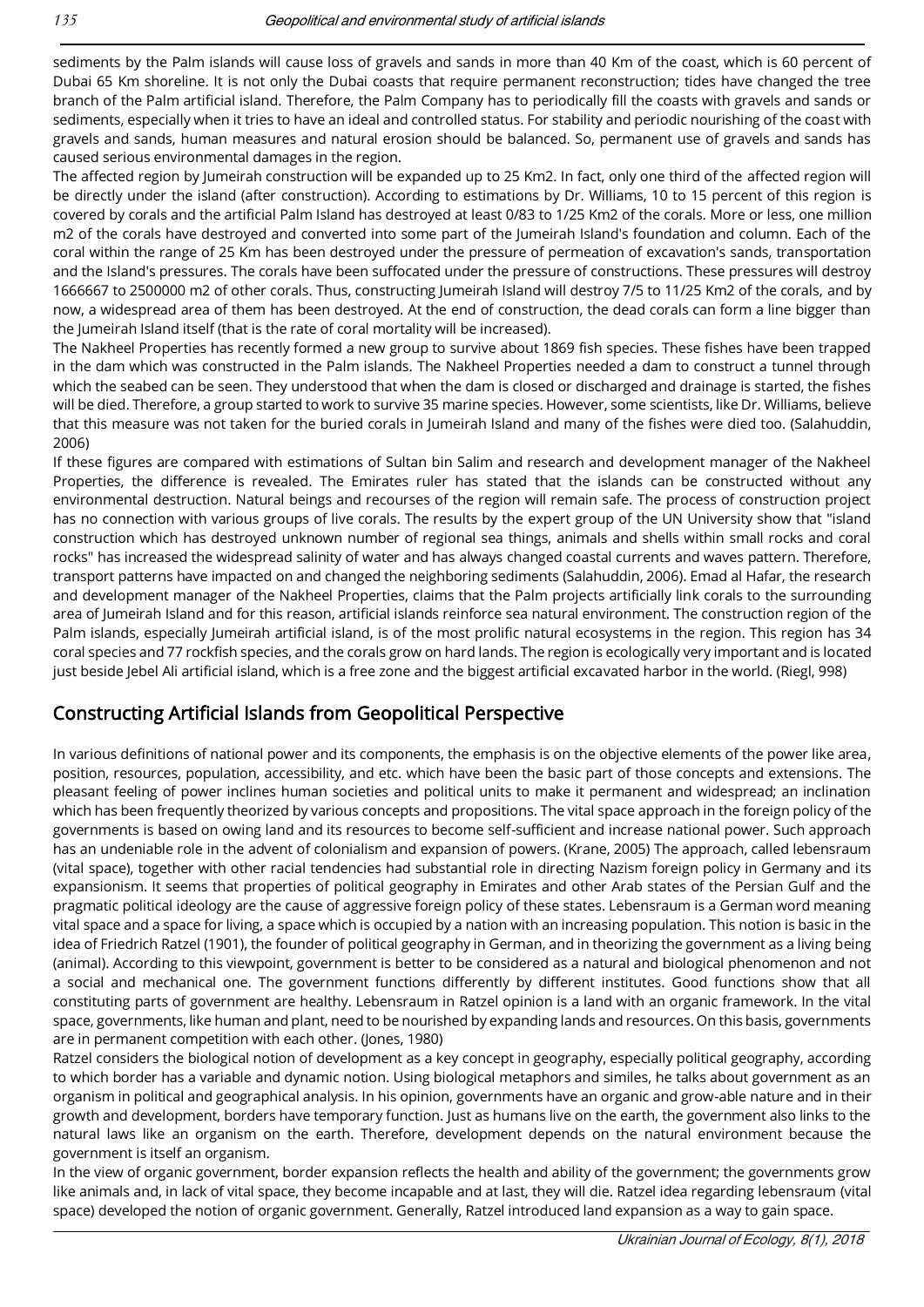It seems that constructing artificial islands in the Persian Gulf can conform to the lebensraum (vital space) theory which can have effective and important role in the geopolitical status of the constructing country, and of course, can be a threat for regional security of the Persian Gulf, too. Constructing Emirates artificial islands with the length of tens of kilometers have such positive and strategic impacts on their coasts that they can add thousands of hectares to their states.

#### Constructing Artificial Islands from the Viewpoint of Kuwait Convention, 1978 (ROPMI)

Iran, Bahrain, Qatar, Iraq, Kuwait, Oman, Saudi Arabia, and the United Arab Emirates are the states which have concluded "Kuwait Regional Convention for Cooperation on the Protection of the Marine Environment from Pollution" and subsequently established "the Regional Organization for the Protection of the Marine Environment (ROPME)". The Kuwait Convention (1978) declares that the Persian Gulf is of the special regions and takes some measures to protect regional natural ecosystem by concluding the mentioned Convention and the Additional Protocols (Lebensraum definition, 2010). In the introduction to the Convention, the parties undertake to observe the following goals:

1. Mindful of the special hydrographic and ecological characteristics of the marine environment of the region and its particular vulnerability to pollution, and Conscious of the need to ensure that the processes of urban and rural development and resultant land use should be carried out in such a manner as to preserve, as far as possible, marine resources and coastal amenities, and that such development should not lead to deterioration of the marine environment.

2. Convinced of the need to ensure that the processes of industrial development should not, in any way, cause damage to the marine environment of the region, jeopardize its living resources or create hazards to human health.

3. Recognizing the need to develop an integrated management approach to the use of the marine environment and the coastal areas which will allow the achievement of environmental and development goals in a harmonious manner.

According to article 3 of the Convention, the contracting states undertake to, jointly or individually, take necessary measures referred in this Convention and the protocols in force to which they are a party to prevent, abate and combat environmental pollution of the sea area. Also, the contracting states shall co-operate with the competent international, regional and subregional organizations to establish and adopt regional standards, recommended practices and procedures to prevent, abate and combat pollution from all sources in conformity with the objectives of the present Convention, and to assist each other in fulfilling their obligations under the present Convention. (ROPME publication, 2002) Article 13 of the Kuwait Convention, like article 235 of the Convention on the Law of the Sea, defines a general obligation to formulate regulations as to the liability and compensation of the contracting states. According to this article: "the contracting states undertake to co-operate in the formulation and adoption of appropriate rules and procedure for the determination of:

1. civil liability and compensation for damage resulting from pollution of the marine environment, bearing in mind applicable international rules and procedures relating to those matters; and

2. liability and compensation for damage resulting from violation of obligations under the present Convention and its protocols. The Convention prescribes two types of legal liability: A) liability resulting from violation of international regulations, B) liability resulting from violation of obligations under this Convention and its protocols.

Under these conditions, the states constructing artificial islands in the Persian Gulf, besides the regulations set in the Convention on the Law of the Sea, should respect regional regulations. Based on this Convention, the constructing states are responsible for any damage to the environment, and in case of any damage to the environment of the region or the neighboring states, they are obliged to compensate it while accepting its liability. Moreover, before taking any action, they are obliged to review the environmental consequences. However, the present evidence and documents show that the constructing states do not consider environmental regulations and public rights in construction of the islands.

### Consequences of Constructing Artificial Islands in the Persian Gulf and the Gulf of Oman

The Convention on the Law of the Sea (1982) has special emphasis on the necessity of considering marine environment in construction of artificial islands. Based on this Convention, the required condition in constructing artificial islands is not to cause damage to the environment and living and non-living resources on the seabed and under the seas (article 235, 1982 Convention) (ROPME publication, 2003). The considerations to be observed during constructions are water deepness, weather, amplitude of the biggest wave, tidal amplitude, marine currents, conditions of the building foundation, earthquake risk, sources of materials, shipping lane, existing pipelines, legal aspects, environmental considerations, and fishing considerations. Failing to observe these principles results in environmental challenges and problems.

Legal findings show that article 56 of the Convention on the Law of the Sea (1982) permits governments to construct artificial islands. According to this article, governments have the right to discover, extract, protect and manage living and non-living resources. Also, constructing and using artificial islands and other installations are within governments' competence. Based on the Convention on the Law of the Sea, the governments are permitted to construct artificial islands, and article 60 of the Convention concentrates on this issue. The article sets that governments have the right to construct, regulate and use artificial islands in the exclusive economic zones as well as the right to exploit living and non-living resources. Also, according to this article, coastal government has exclusive jurisdiction over installations, customs, fiscal, health and immigration laws, and establishment of a safety zone around them based on international standards and to secure navigation. However, these islands should not interfere with the international navigation, and more important, the islands do not have natural or marine territories and they have no effect in defining the limits of territorial sea (Churchill & Lu, 1988).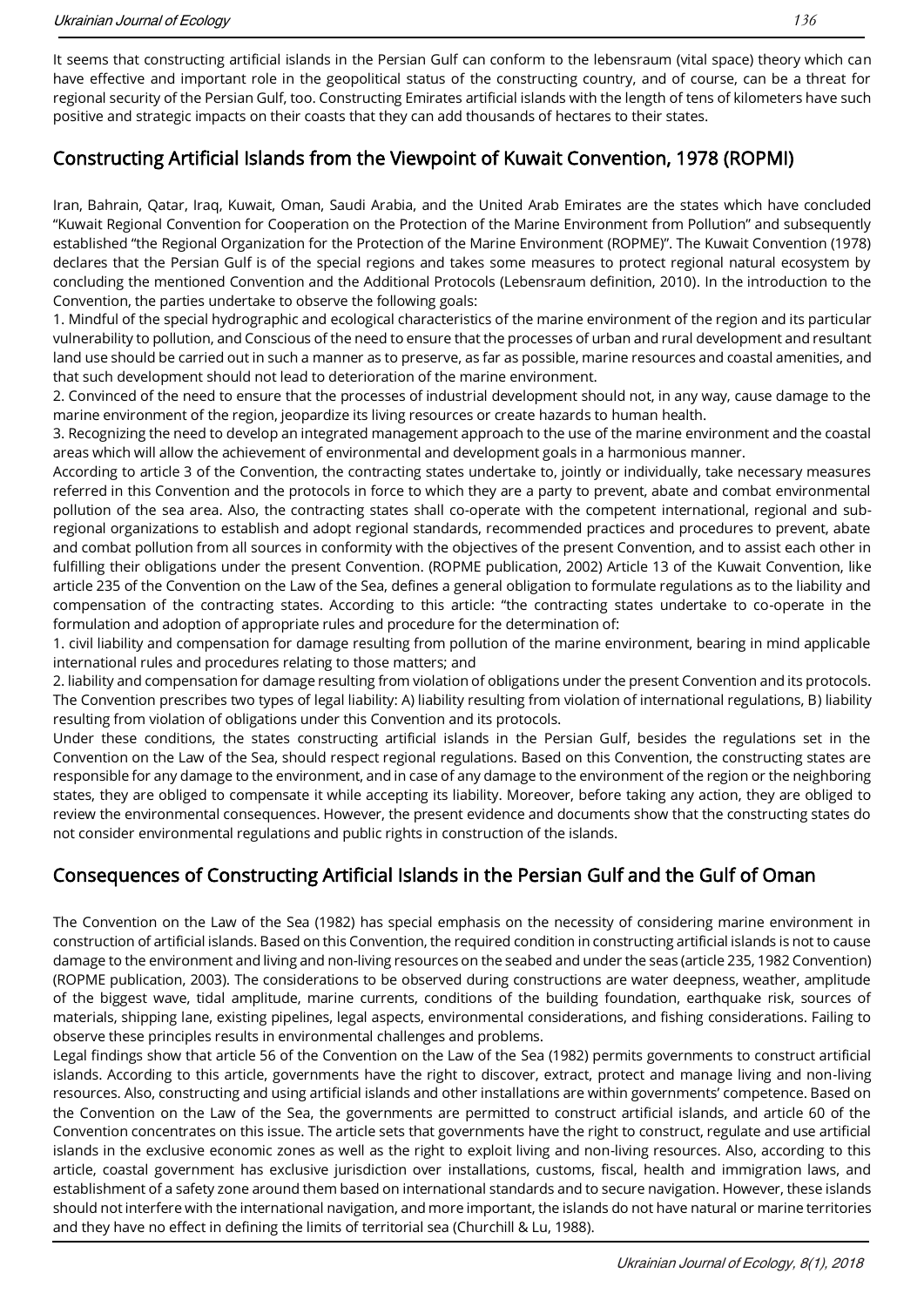Another important point is that artificial islands should not be constructed without considering the rights and interests of others and environmental impacts, and the constructing states are obliged to respect others' rights and to observe mutual interests. Therefore, in constructing artificial islands some other principles should be observed.

In designing artificial islands, a developed technology should be used, and it should be economically practical and, most importantly, it should protect the environment (all national and international security laws on the protection of ocean and marine environment should be observed). The design of artificial islands should be confirmed by the Department of Environment and Shipping. Artificial islands should be responsive to the needs of appropriate excavation, discovery and exploitation of oil, and disassembling parts and transportation after intentional and unintentional destruction. Thus, due to all this necessities, various installations have been constructed in the sea and this means more pollution of the sea. The states can construct artificial islands only in case that they observe all environmental conditions, otherwise, their act has unpleasant impacts on the marine environment and mutual interests of the states.

In the studies carried out on this issue, Ashqaly refers to four other basic principles which should be considered by the states in constructing artificial islands. The principle of liability of states for protection of the environment, the principle of taking protective measures before any action, the principle of paying compensation by the polluting states, and the principle of sustainable development (Ashqaly, 2010). The findings show that the states constructing these islands have not observed these principles and this have unpleasant environmental and regional impacts.

Moreover, the twelfth section of the Convention on the Law of the Sea particularly refers to the marine environment. Article 192 of the Convention (1982) defines that the states are obliged to protect the marine environment. Article 193 recognizes the sovereign right of states to exploit natural resources in case that the marine environment is being protected and preserved. In article 194, the necessary measures for prevention, reduction, and control of the marine environment are discussed. These measures should be in such a way that keep the marine environment away from any polluting resources and should include preventing the release of toxic, harmful or noxious substances into the sea, preventing pollution caused by vessels' accident, ensuring the safety in the sea, preventing intentional discharge of the ships, preventing the pollutions resulted from installations and equipments used in exploration and exploitation of the natural resources in the sea, and ensuring their security. Paragraph 5 of article 194 also emphasizes on taking necessary measures to protect rare and fragile ecosystems and the habitat of various sea animals. Control of waters should be so that the pollution is not transported from one part to another.

The studies show that the Nakheel Properties has violated paragraphs 97 and 98 of the Federal Law, NO. 24, and has not taken any measure to submit and carry out a plan to value the environmental impacts of other artificial islands projects. Construction of these islands has destructed the second rich habitat of the Persian Gulf.

Since the Persian Gulf is a closed and semi-closed sea, environmental pollutions remain in the sea at least for four years and they turn round themselves. Under these conditions, constructing marine installations and artificial islands has worsened the environmental situation. Changing regional structure has led to destructing environmental damages and these various damages to the life of regional plants and animals are the missing link of these plans which has forgotten during the construction process. During construction of the first Palm Island, 1/65 billion m2 of sands and 87 million tons of stones had been transported and at the end of construction, one billion stones had been brought to the site (Ponian, 2003). Deposition of carbonated sediments around the artificial islands during very short period, i.e. about five years which is completely evident from comparison of images and earth control, indicate that the islands are growing and thus, the Persian Gulf width is decreasing in these areas. In next 10 years, all shallow-depth shorelines will be changed into a more or less dry area by the artificial islands, and as a result, the parts which are more far away from the shore will become shallow and the Persian Gulf morphology will be changed, too.

Due to the construction of Jumeirah Island, three places suitable for diving are no longer usable and five other places also have been damaged severely. In 2004, the United Arab Emirates Diving Association also confirmed that construction of Jumeirah and Jebel Ali islands have impacted on nine public diving places. The parts which have been classified by the Diving Association as severely affected areas does not have limpid water anymore and the increased darkness and muddiness of the water have made the fishes to go away from those parts (the increasing constructions and noises have frightened the fishes). Totally, due to new activities and plans, the Dubai divining industry is being destroyed. Due to the large amount of sands and dusts being transported and their release into the widespread areas of the sea, numerous animals are killed or infected by toxic pollutions. Water darkness has spread up to kilometers and a lot of fishes, corals and sea animals have died or gotten damaged severely because many of these things, like molluscs, are sensitive to water turbidity and thus, they die. Moreover, since the movement of water has been with difficulty, the marine nutritious resources are also gotten damaged. With progress and completion of these plans in future, the destructive environmental effects will be intensified. More coral coasts will be impacted and the widespread area of the islands will have more impact on the natural currents.

#### Conclusion

Constructing artificial islands certainly have positive and negative consequences. The positive consequences are that the Persian Gulf can be changed into a peace and economic gulf and as a result there is flourishing of tourist, political and economic activities. Also, it causes political stability. Since Arab investment for these islands is long term and huge, they cannot do anything against the interests of states in the region in order not to endanger their economic and tourist interests. Thus, the islands can help to grow regional economy and cooperation. However, these constructions have negative impacts, too. Generally, the Persian Gulf is a region with special and fragile environmental conditions. Each 4 to 5 years, its water changes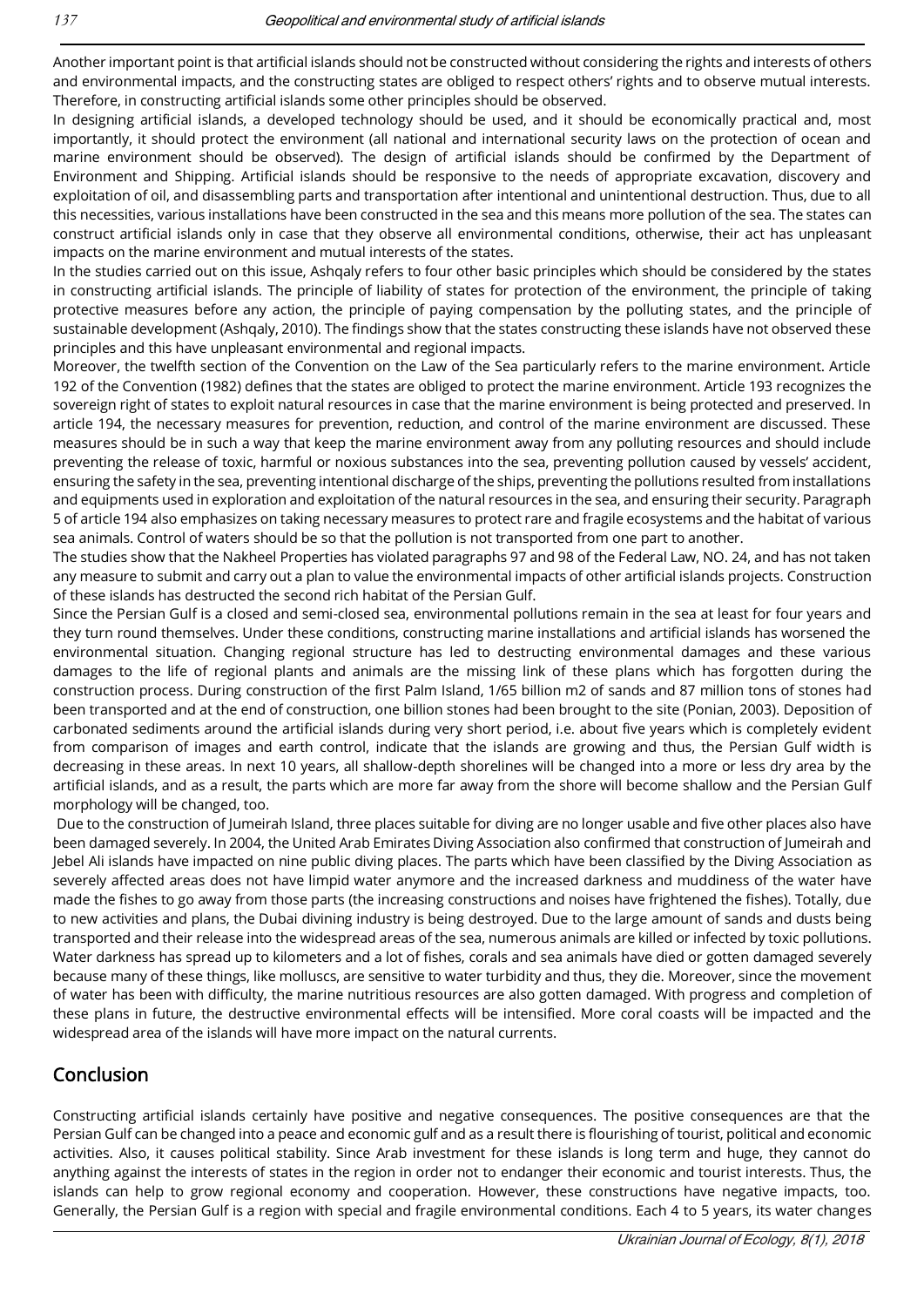and any changes in the form of the sea will have unpleasant impacts on all coastal states. During last years, environmental pollution has been caused by human activities and irregular exploitation. Water pollution is a big part of environmental pollution. In these conditions, it seems important to analyze political and environmental effects of this issue because any ignorance in pursuing the case can endanger national interests of the state. At present, the United Arab Emirates has control over 60 Km2 of the Persian Gulf islands, and according to Sultan bin Salim, manager of the World Island project, this project adds 1200 Km to the island's area of the United Arab Emirates. Constructing these islands not only results in decomposition of the environment but it also causes geopolitical changes in the Persian Gulf. Therefore, the power of Arab in defining borders and controlling the sea will be increased. Totally, it can be said that non-coastal states do not have the right to construct artificial islands in the Persian Gulf. Constructing artificial islands result in increase of water turbidity, burial and suffocation of the wildlife, change and transportation of coastal sediments, and transforming sands into a swamp. Due to political pressures and legal excavations, the constructing company has ignored the environmental laws and constructed the islands on the corals. Increase of Arab states' share (twenty fold increase of the coasts), their claim for more rights, and increase of their dominance over the Persian Gulf are other resulting problems due to these plans which will be intensified in future. The bed of the Persian Gulf near Dubai coasts are mainly constitutes of sands and non-adhesive and loose sediments. Sea infant cannot live on these non-adhesive sediments which cover the entire hard seabed. The sludge will increase water darkness, create a lot of swamps and affect the species. The pattern of tidal currents will also be changed. There will be an extreme deposition behind the island which will change the pattern of currents. Waste waters will increase and these conditions will worsen the life situation of plants and animals. The United Arab Emirates Diving Association has criticized that Jumeirah Island has polluted this island with a grey, mortar- and silt-form material. The region of Jebel Ali Island is on the wildlife part of Jebel Ali and has impacted on the second rich habitat of the Persian Gulf.

According to the Convention on the Law of the Sea, coastal states can construct artificial islands in the waters under their control, but they should consider environmental programs and mutual interests of the marine neighbors, otherwise, these constructions are not acceptable from the International Law viewpoint. Therefore, due to the destructive environmental impacts of Emirates artificial islands, these islands have the least compatibility with the marine environment and interests of the states. According to these facts, the research hypothesis which states that constructing artificial islands is not compatible with environment and destructs the environmental conditions of the region is proved. Therefore, the legitimacy of these islands is considered to be a serious challenge.

1- The expert studies indicate that constructing artificial islands impacts on the general circulation in the Persian Gulf and will have long-term and serious effects on it, the effects which have more serious impacts on the morphology of the coasts.

2- The pattern of ebb tides in the Persian Gulf, the impact of which is usually on the northern coasts of the Persian Gulf (Iran), and of the flood tides, the impact of which is usually on the southern coasts of the Persian Gulf (Emirates), has changed. More detailed analysis of this case requires a mathematical model.

3- Deposition behind the Emirates artificial islands, apart from adding thousands of hectares to the coastal lands, will increase the nutrition of shorelines in the areas located after the artificial islands (eastern Emirates), which is near the Hurmoz Strait. The resulting changes together with the impact of the sea waves should be seriously reviewed.

4- The effects of geology, sedimentology (deposition – erosion), sediment hydraulics, natural filtration of the coastal sediments, environment, ecosystem, fisheries, seabed changes, marine corals, marine biology, law of the seas, … should be seriously reviewed in separate studies.

According to the report by the experts of international monitoring organizations, the primary consequences of obvious manipulation in the nature include:

1- The sole recognized coral coast has been destructed during this operation.

2- Coastal nests of the sea turtles, "of the special species of the Persian Gulf region", have been destructed.

3- Natural water currents have changed their route.

4- The resulting sludge of this operation has changed the limpid waters into a swamp within the limits of artificial islands and this process is advancing.

While the Persian Gulf coastal states have not yet shown any effective reaction in this regard, the second project has been started and even more than that, by constructing an artificial park under the sea for divers, they have evidently violated the international laws of the seabed. Moreover, the regional ecosystem and most of coastal corals have been destroyed. But, the main disaster of this project, which is at its first steps of the process, is that it totally destroys about 63 Km2 of the Persian Gulf ecosystem and, if the project be completed, it should be said "good bye the Persian Gulf". Also, generating the pollutions and not protecting the Persian Gulf environment against explorations, excavations, and pollutions of regional organizations are other consequences of this project, and more regrettable is that such states as Kuwait and Bahrain have recently declared that they also have similar plans to construct artificial islands.

Changes of the sea level on universal and local scale have a considerable role in changing the shoreline. These changes result from the climate, sea surface temperature, wind speed and moisture which control the density of water, which itself depends on the evaporation rate. The Persian Gulf with an average depth of 42 m is also affected by these factors.

1- Marine currents: the invasion of seasonal unstable waters from the Indian Ocean to the Persian Gulf causes the sea level to rise. During seasonal changes, sea-level fluctuations impact on the coasts and change the sea level. When waves reach the coast, wave breaking causes the sediment grains to move from one part to another. Therefore, any obstacle in the Persian Gulf prevents sediment transportation and as a result they deposit there and current lines change. The speed of sea current has had a great impact on the amount of sediments being transported and during years, the currents lift up the sediments and transport them to another place. Constructing Emirates artificial islands with various lengths and shapes impacts on the natural cycle of tidal currents, which is the source of natural purity of water. The pattern of sea currents in Iranian coasts and Qeshm,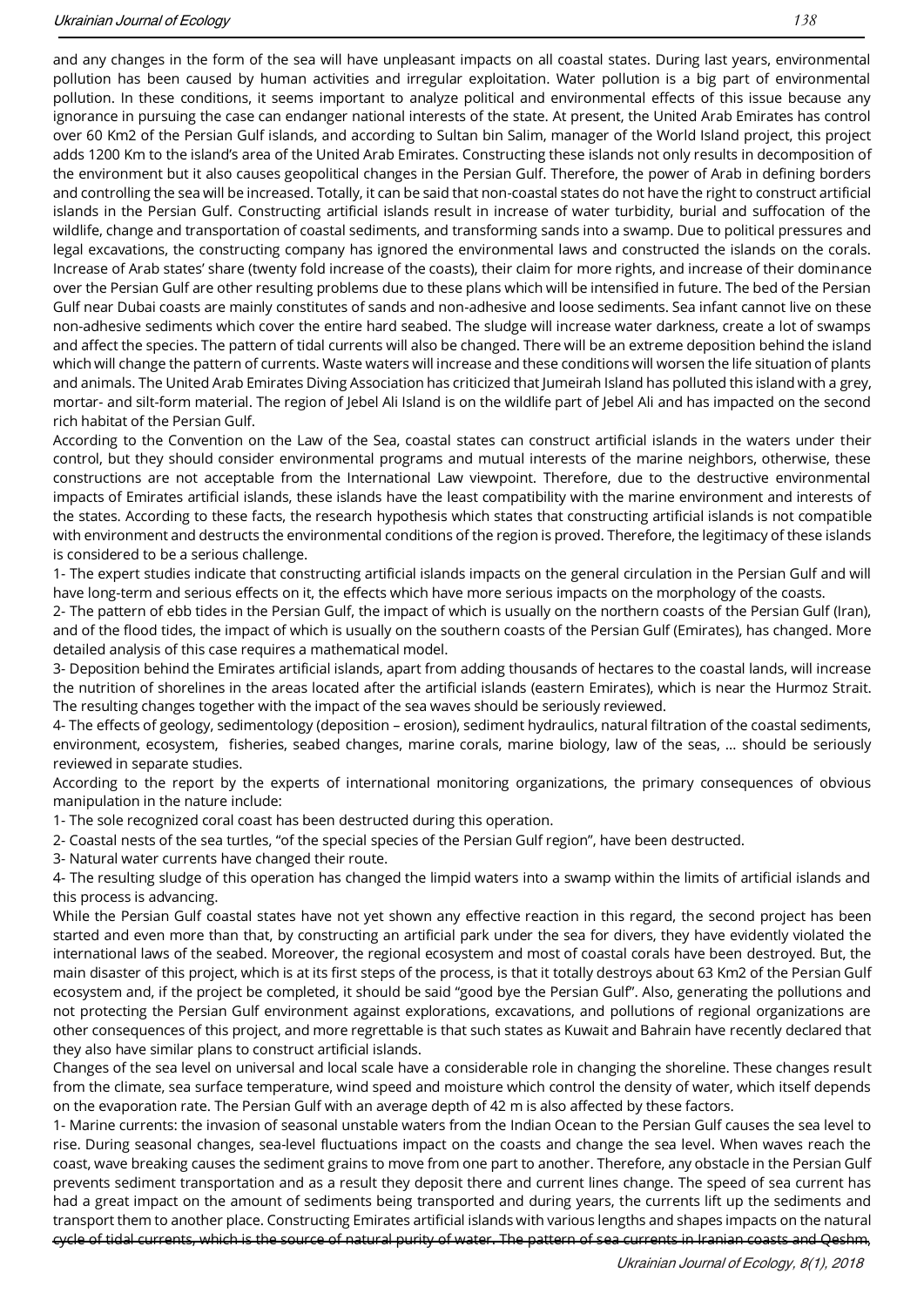Abu Musa, Greater and Lesser Tunbs and Siri islands, and even, to some extent, the entering and leaving currents of the Hurmoz Strait will be changed in the long term which will result in serious changes of the regional ecosystem and probably will even transport Avicennia marina forests and coastal and marine trees.

2- Wind: the wind direction in the Persian Gulf is mostly NW and it has more intensity in winter compared to summer. Therefore, in winter, the Persian Gulf is under the pressure of more air due to the winds on the surface of water, and this factor affects the sea level. Constructing these islands also impacts on the wind generated currents, the pattern of which should be studied by mathematical models.

3- Density: at the far end of the northern Persian Gulf, in winter, the water density is more compared to the southern and western parts of the Gulf. Along the southern and western shorelines, due to more moderation of the climate in winter and high rate evaporation, water salinity is higher and this amount of salinity is considered to be a controlling factor in transportation of sediments. The obstacles created by the construction of artificial islands in the Persian Gulf can affect the water cycle and even change the pattern of density currents.

An example of average changes in the temperature, salinity, and density of the Persian Gulf is shown in the following table:

| <b>The Persian Gulf</b> | Temperature |         | Salinity |         | <b>Density</b> |         |
|-------------------------|-------------|---------|----------|---------|----------------|---------|
|                         | Standard    | Average | Standard | Average | Standard       | Average |
| Jan-Feb                 | 22.7        | 1.2     | 36.8     | 0.2     | 25.4           | 0.5     |
| Mar-Apr                 | 23.5        | 0.8     | 36.7     | 0.1     | 25.1           | 0.2     |
| May-Jun                 | 27.6        | 1.1     | 36.8     | 0.2     | 23.9           | 0.3     |
| Jul-Aug                 | 32.0        | 0.7     | 37.2     | 0.3     | 22.7           | 0.4     |

Table 1. The average and standard amount of density, salinity and temperature in the Persian Gulf

#### Suggestions

The governments construct or owe artificial islands should notify regional states about the environmental effects of artificial islands. Artificial islands should not disrupt free ship transport and the necessary strategies for eliminating the environmental destructive impacts and compensating environmental damages should be prepared. Concerns of other states should also be considered. The flag or coastal state of artificial islands should cooperate with ROPME Environmental Organization on sharing information, exchanging experiences as well as planning for emergency cases and other related considerations in construction and function of artificial islands. The flag or coastal state of artificial islands should have required plans and preparedness in order to observe the rights of coastal and non-costal states, especially with regard to the right of Innocent passage through the territorial sea. This can include preparing traffic plans and transit ways.

Considering the environmental impacts of artificial islands, the owner of artificial islands should prepare programs and regulations to minimize the destructive impacts of constructing artificial islands which can include creating an artificial environment to help natural habitation of species which have been endangered due to living around these islands. The flag or coastal state of artificial islands should cooperate with other regional states. The important point is that all coastal states of the Persian Gulf are Islamic states and there is a strong legal principle in Islam which is accepted by both Shiites and Sunnis and that is the principle of no-harm or preventing or stopping any harm to the interests of other Muslim Brothers. This principle should be considered in constructing artificial islands and all other installations.

The Nakheel Properties would prepare a plan to value the environmental impacts of Jumeirah, Jebel Ali and Deira islands before their construction and all constructions should be stopped until the completion of this plan. The corals should be protected and the protectors should be used against the silt. The developers should prepare comprehensive environmental strategies to organize the behavior of inhabitants of the artificial islands. At the first stage, the construction of artificial islands in the Persian Gulf should be referred to the United Nations, and by submitting frequent complaint to the international courts, this state should be put under pressure. Public agencies and groups can also easily notify the world and international defenders by publicizing this issue, and in such a way, the United Arab Emirates will be put under pressure and at least, constructions of these projects by other states will be stopped. At the same time, regional states can notify the defenders regarding the plan of constructing artificial island on a very large scale in order to prevent such projects.

#### References

Aghai, B. (2006). Artificial Islands in the Persian Gulf and the International Law of the Sea, Persian Journal, 1, 2-5

Aghai, B. (2009). Legal Regime of the Artificial Islands in the Persian Gulf, Published in the Soochow Law Journal, 6, 1-3. (In Persian)

Ashqaly, A. (2010). The Construction of Artificial Islands in the Persian Gulf from the Perspective of International Law of the Environment, Research and Scientific Quarterly, Twentieth Year, 58, 55. (In Persian)

Butler, T. (2005). Dubai's Artificial Islands Have High Environmental Cost. Available from: [http://news.mongabay.com/2005/0823-tina\\_butler\\_dubai.html/](http://news.mongabay.com/2005/0823-tina_butler_dubai.html/) Accessed on 20.12.207